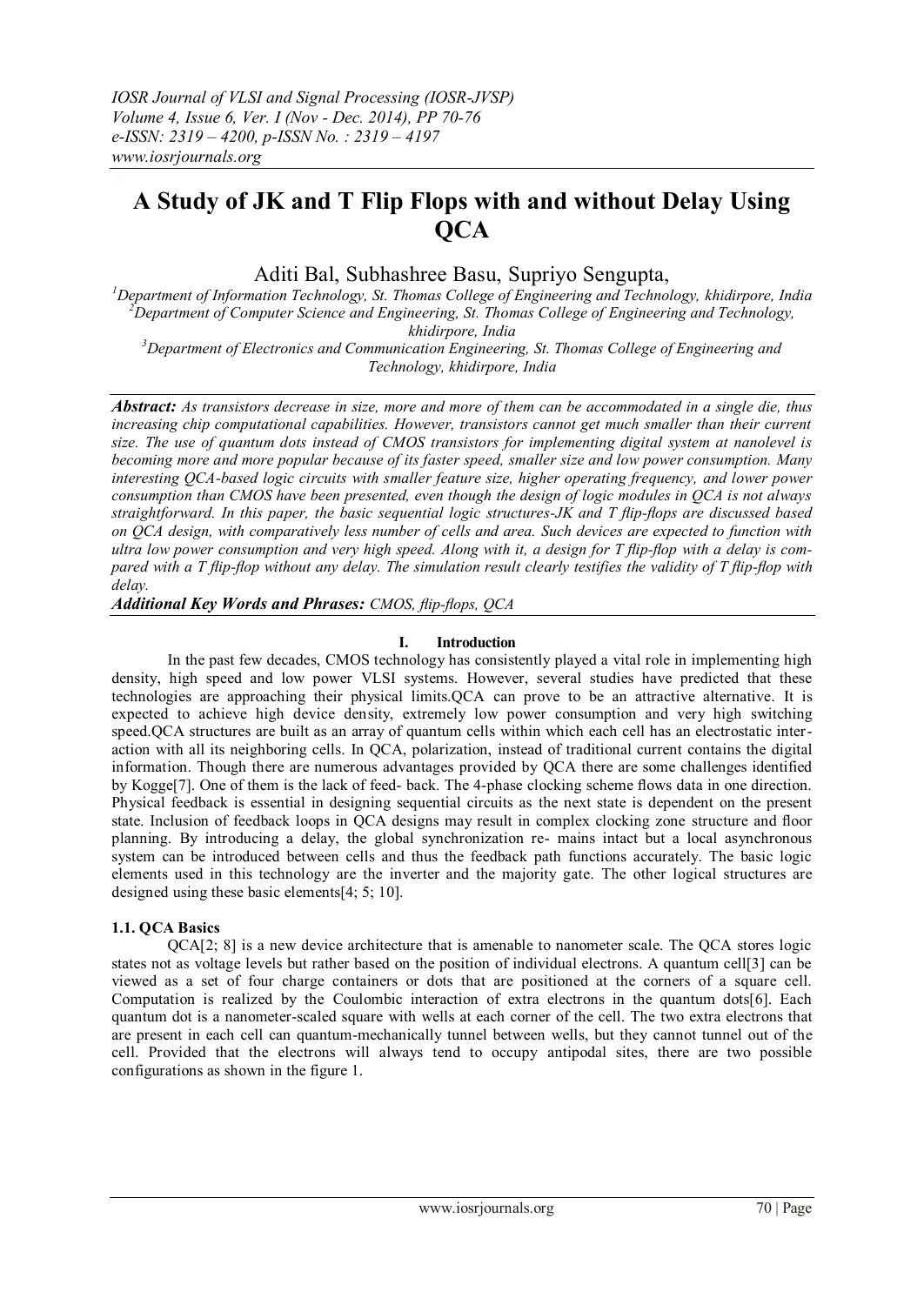A:2 S. Basu et al.



Fig. 1. Basic QCA cell and Two Possible Polarizations

## **1.2. QCA Clocks**

The traditional CMOS clock and QCA clock[15; 16; 17] are quite different. In CMOS

the circuit with a clock is known as sequential circuit. But in QCA the clock is provided to ensure the flow of data even it is a combinational circuit  $[14; 22; 24; 18; 19; 20; 21; 23; 1]$ . The fundamental QCA logical circuit is the three-input majority gate[11; 12; 13] (figure 2). Computation is performed with the majority gate by driving the device



Cell to its lowest energy state. This occurs when it assumes the polarization of the majority of the three input cells. Clock zones are a tricky challenge of QCA. They avoid random adjustments of QCA cells and "guide" the information flow, in particular the data propagation, through QCA circuits. In contrast to transistor-based circuits, one clock cycle consists of four clock signals, which are delayed by of the whole clock cycle among each other, as depicted in figure 3. To ensure QCA circuits close to a ground state, a widely adopted clocking scheme is adiabatic switching which utilizes an adiabatic periodic signal with four different phases: switch, hold, release, and relax. When the potential is low the electron wave functions become delocalized resulting in no definite cell polarization. Raising the potential barrier decreases the tunneling rate, and thus, the electrons begin to localize. As the electrons localize, the cell gains a definite polarization. When the potential barrier has reached its highest point, the cell is said to be latched. Latched cells act as virtual inputs and as a result, the actual inputs can start to feed in new values. With the barriers lowering slowly, the electrons gradually become free and the cell starts to lose its polarization. During the relax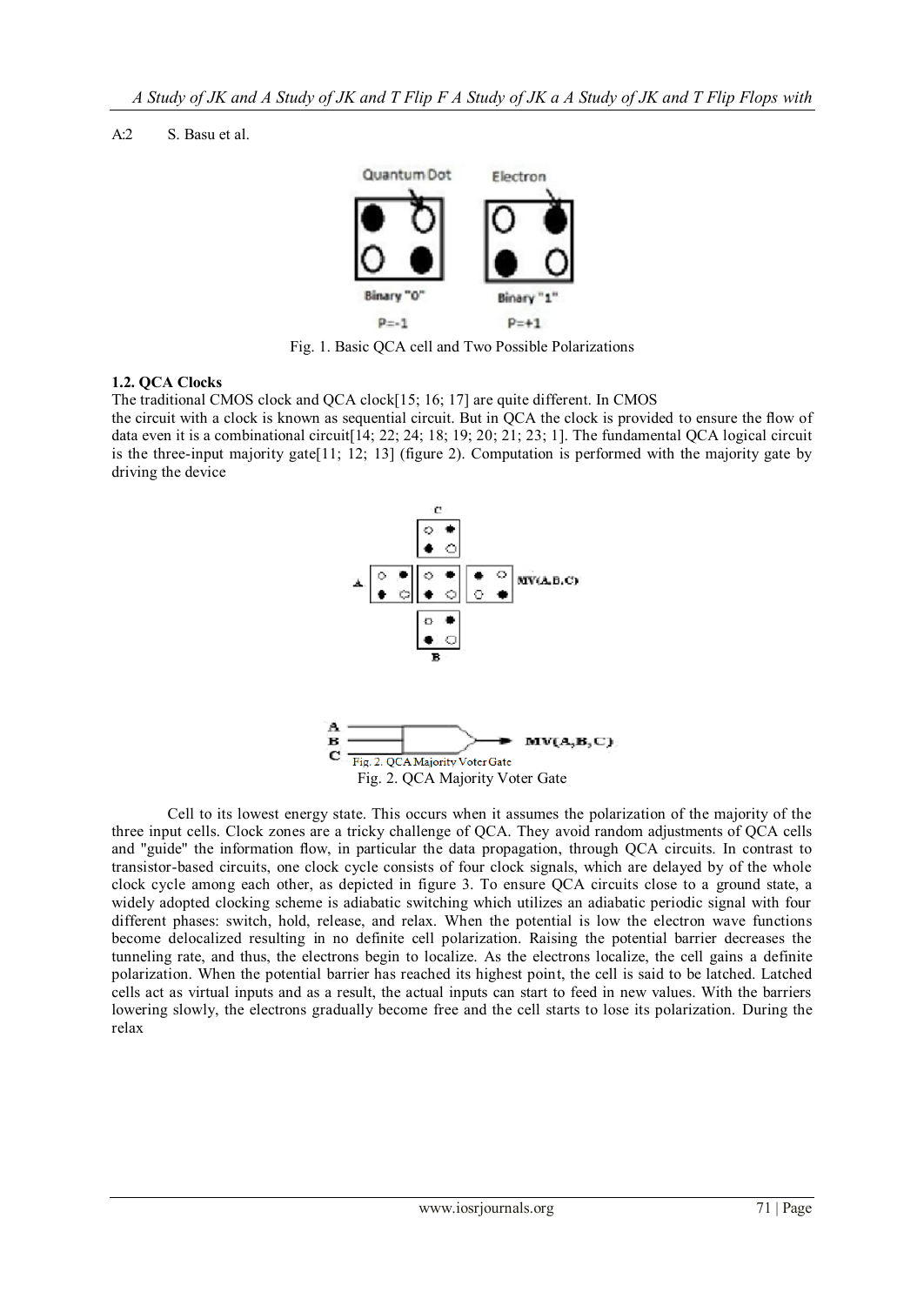A Study of JK and T Flip Flops with and without Delay Using OCA  $A:3$ 

phase, the barriers are low, the electrons are free to tunnel and delocalize, and the cell has no polarization, i.e.,  $P=0$ .



## **II. Flip-Flops**

Flip-flops and latches are fundamental building blocks of sequential digital circuits where clock playing an important role to control the output<sup>[9]</sup>. In QCA we don't have any control over clock pulse.

## **2.1. JK Flip-flop**

The JK flip-flop is a refinement of the RS flip-flop in that the indeterminate state of the RS type is defined in JK type. Only when inputs are applied to both J and K simultaeneously, the flip-flop switches to its complement state i.e. if Q=1,it switches to Q=0 and vice-versa. Because of the feedback connection in the JK flip-flop,the clock sig- nal CP which remains at 1 after the outputs have been complemented once will cause repeated and continuous transitions of the outputs. To avoid this undesirable opera- tion,the clock pulse must have a time duration which is shorter than the propagation delay through the flip-flop.In the proposed design, clock is considered in the characteristic equation so that it can have a definite impact. Not only the clock pulse but also the preset input is also considered to get the initial output. The new characteristic equation is obtained from the following table.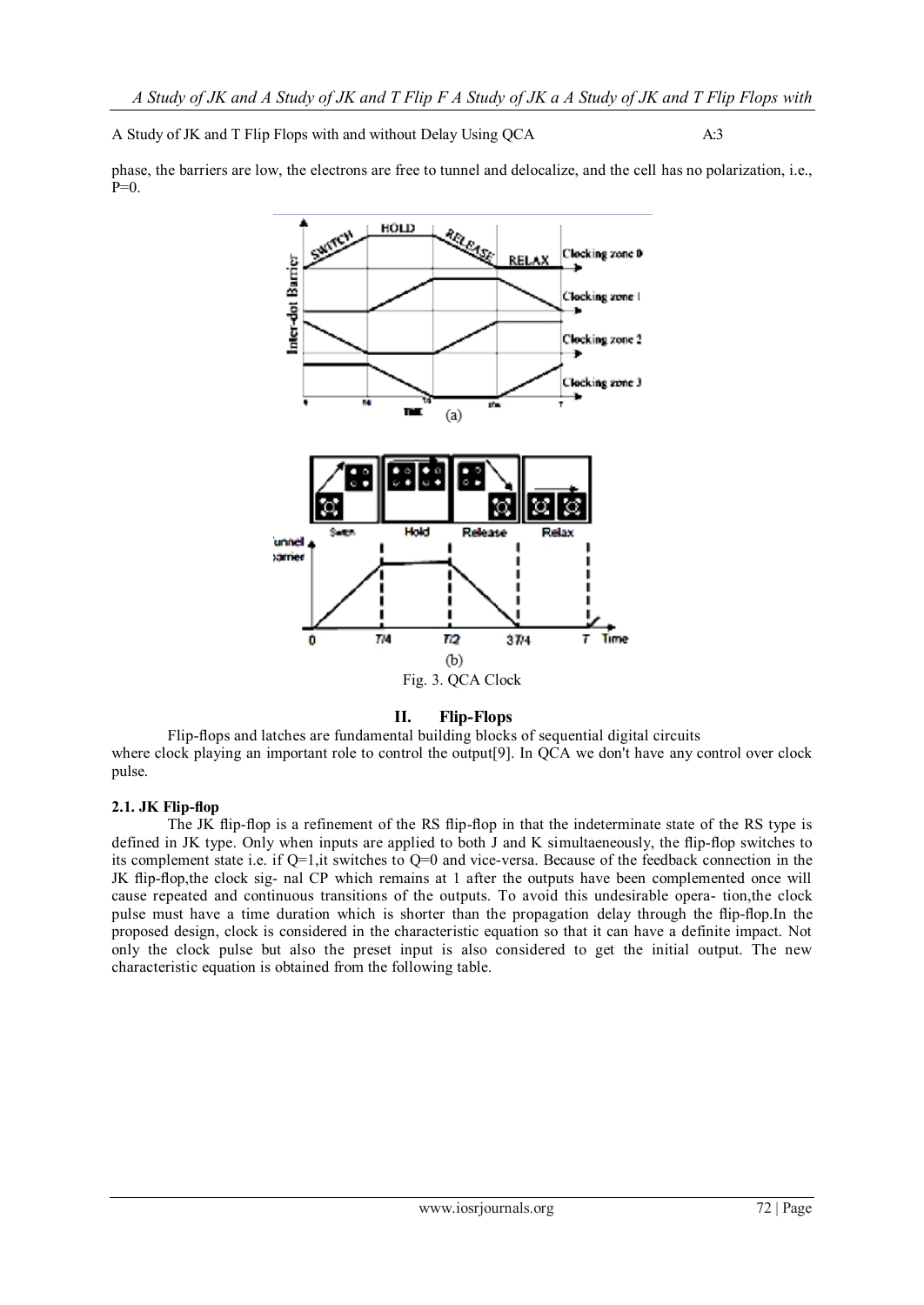.

#### Table I. Truth table of JK Flip-flop

| P | $\overline{\mathbf{C}}$ |   |   | ĸ | $Q(t+1)$ |
|---|-------------------------|---|---|---|----------|
| O | X                       | X | X | x |          |
|   | 0                       | 0 | X | X | 0        |
|   | 0                       |   | X | X |          |
|   |                         | 0 | 0 | 0 | 0        |
|   |                         | 0 | 0 |   | 0        |
|   |                         | 0 |   | 0 |          |
|   |                         | 0 |   |   |          |
|   |                         |   | 0 | 0 |          |
|   |                         |   | 0 |   | 0        |
|   |                         |   |   | 0 |          |
|   |                         |   |   |   |          |

To simplify it, Karnaugh map is used and we get  $Q(t+1) = P^{\Box}$  '+  $CP^{\Box}$ '. $Q + K'$ . $Q + CP$ . $Q'$ *.J.* (1)

The circuit diagram of JK flip-flop using basic QCA gates is shown below.



Fig. 4. Circuit Diagram of JK flip-flop



Fig. 5. Layout Diagram of JK flip-flop

A:4 S. Basu et al.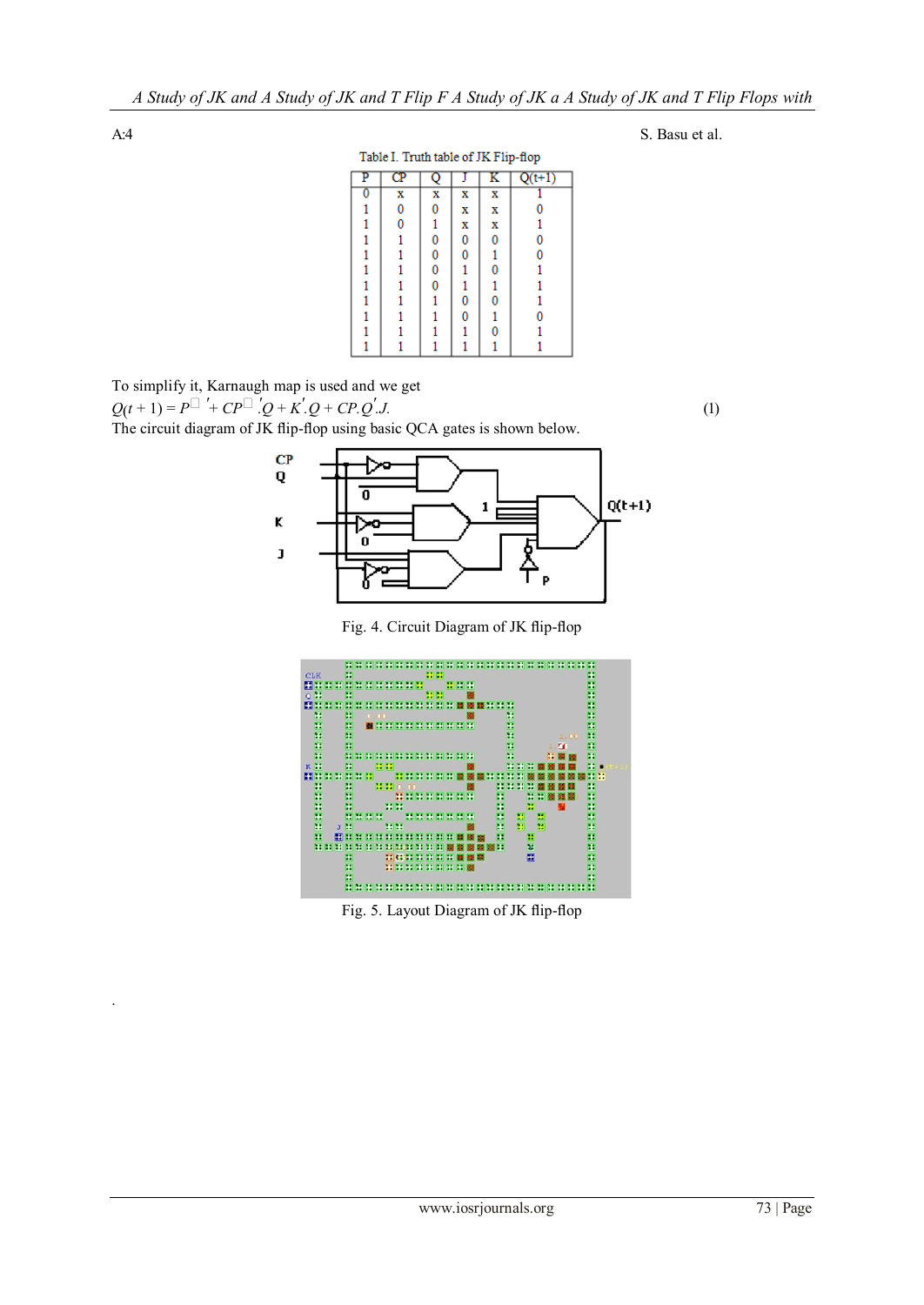A Study of JK and T Flip Flops with and without Delay Using QCA A:5

### **2.2. T Flip-flop**

The T flip-flop is a single-input version of the JK flip-flop. The t flip-flop is obtained from a JK type if both inputs are tied together. The designation T comes from the ability of the flip-flop to "toggle" or change state. Regardless of the present state of the flip-flop,it assumes the complement state when the clock pulse occurs while input T is logic 1.The traditional T flip flop has the following characteristic equation as given by.

 $Q(t+1) = T^{\Box} Q + T Q' = T^{\Box} \bigoplus Q.$  (2)

The QCA cannot follow the traditional T flip flop design as to provide a feedback path is a major challenge. The truth table, taking the clock pulse and the preset input into consideration is shown below.

| Table II. Truth table of T Flip-flop |  |  |  |  |  |
|--------------------------------------|--|--|--|--|--|
|--------------------------------------|--|--|--|--|--|

| J  |   |   | $(1+1)$ |
|----|---|---|---------|
| X, | x | x |         |
| 0  | 0 | x | 0       |
| 0  |   | x |         |
|    | 0 | 0 | 0       |
|    | 0 |   |         |
|    |   | 0 |         |
|    |   |   |         |

The logical expression for T flip-flop is reduced to

$$
Q(t+1) = P^{\Box} + CP^{\Box} \cdot Q + Q \cdot T + CP \cdot Q \cdot T^{\Box}.
$$

The circuit diagram of T flip-flop using basic QCA gates is shown below.



Fig. 6. Circuit Diagram of T flip-flop

## A:6 S. Basu et al.



Fig. 7. Layout Diagram of T flip-flop

*.* (3)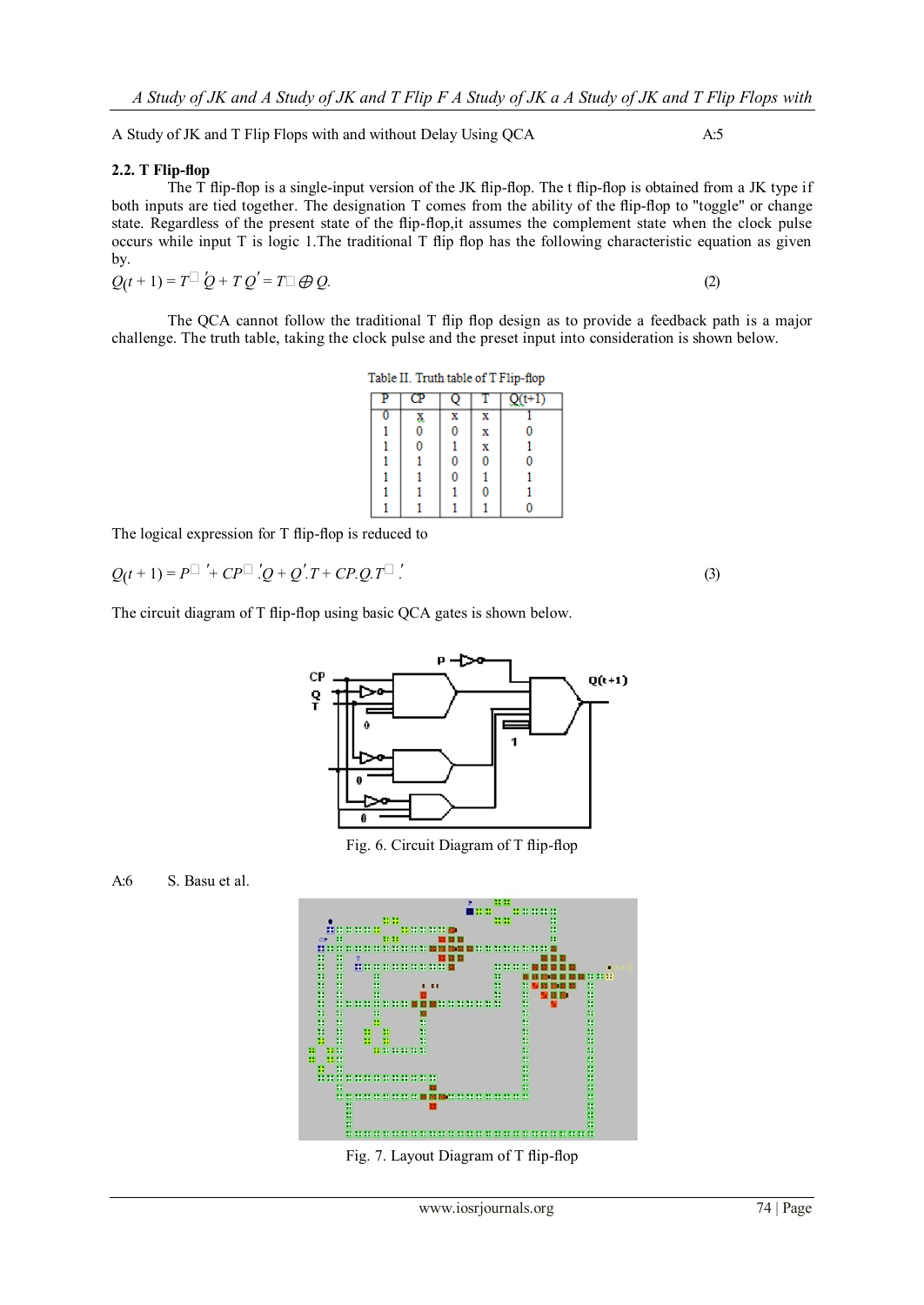## **III. Result Analysis**

In the proposed design, clock is considered in the characteristic equation so that it

can have a definite impact. The advantage of introducing independent CP is that the design of QCA sequential circuits may be simplified by reducing the attention to timing constraints. Not only the clock pulse but also the preset input is also considered to get the initial output. At first the proposed T flip flop is designed which is synchronous to the global clock provided by the QCAdesigner. From the output of T flip flop it is very



Fig. 8. Output of T flip-flop without delay

A Study of JK and T Flip Flops with and without Delay Using QCA A:7

Clear that the flip flop cannot hold a value. To overcome the latching problem an OR gate is introduced where the local cell clock is considered as clock 3 if QCA designer whereas the initial state is provided with clock 0. This setup provides a 3/4th delay to the output in compare to the input.



Fig. 9. Output of T flip-flop with delay